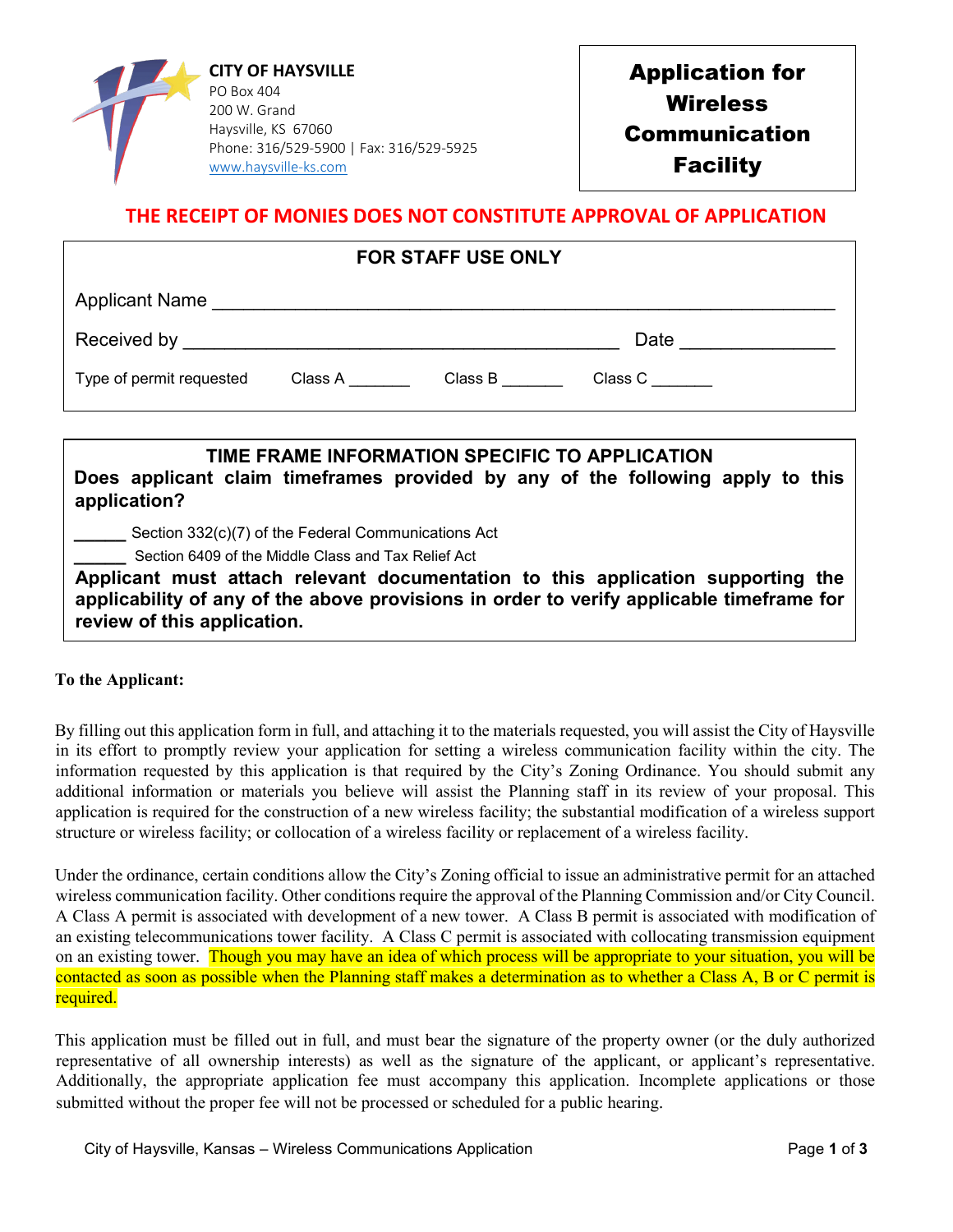# **WIRELESS COMMUNICATION FACILITY APPLICATION**

# **PROPERTY OWNER'S INFORMATION**

|                                                   | Phone (home)_________________________(office) _________________________(fax) _____________________              |
|---------------------------------------------------|-----------------------------------------------------------------------------------------------------------------|
|                                                   |                                                                                                                 |
|                                                   |                                                                                                                 |
| <b>APPLICANT INFORMATION</b>                      |                                                                                                                 |
|                                                   |                                                                                                                 |
|                                                   |                                                                                                                 |
|                                                   |                                                                                                                 |
|                                                   | Phone (home) _________________________(office) ________________________(fax) ______________________             |
|                                                   |                                                                                                                 |
|                                                   | Date _______________________                                                                                    |
| <b>LOCATION OF PROPOSED FACILITY</b>              |                                                                                                                 |
|                                                   |                                                                                                                 |
|                                                   |                                                                                                                 |
| Existing zoning of parcel                         | *If a conditional use is required due to zoning, a separate form will need to be completed.                     |
| Existing use of parcel _                          |                                                                                                                 |
| <b>CHARACTERISTICS OF PROPOSED FACILITY</b>       |                                                                                                                 |
| Will the facility and its accessory equipment be: |                                                                                                                 |
| Connected to an existing building or structure?   |                                                                                                                 |
|                                                   | Collocated on an existing Wireless Communication Facility which has been approved by the City of Haysville?     |
|                                                   | A new tower or other structure designed to physically accommodate other co-located users? ___________________   |
|                                                   | If you answer "yes" to any of the above questions please provide details in Attachment "D" to this application. |